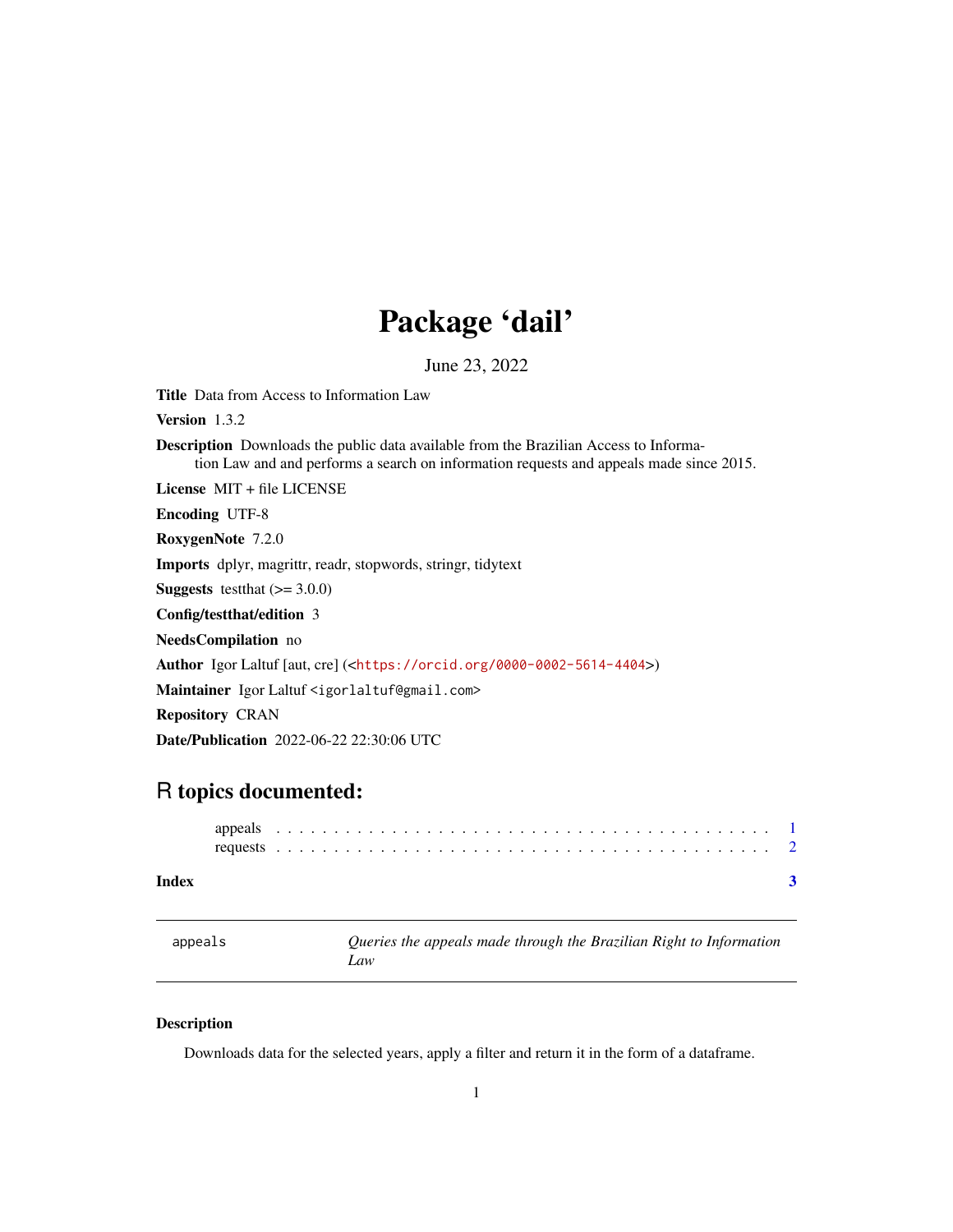#### <span id="page-1-0"></span>Usage

 $appeals(year = "all", answer = F, search = "all")$ 

#### Arguments

| year   | selects the years which data will be downloaded                              |
|--------|------------------------------------------------------------------------------|
| answer | if true, fetches the content of the search argument in the appeals responses |
| search | selects the keyword to be searched                                           |

#### Value

a dataframe with appeals containing the keyword

#### Examples

```
## Not run: appeals(search = 'PAC')
```

| requests | Queries the requests made through the Brazilian Right to Information |
|----------|----------------------------------------------------------------------|
|          | Law                                                                  |

#### Description

Downloads data for the selected years, apply a filter and return it in the form of a dataframe.

#### Usage

```
requests(year = "all", answer = F, search = "all")
```
#### Arguments

| vear   | selects the years which data will be downloaded                              |
|--------|------------------------------------------------------------------------------|
| answer | if true, fetches the content of the search argument in the request responses |
| search | selects the keyword to be searched                                           |

#### Value

a dataframe with requests containing the keyword

#### Examples

```
## Not run: requests(search = 'PAC')
```